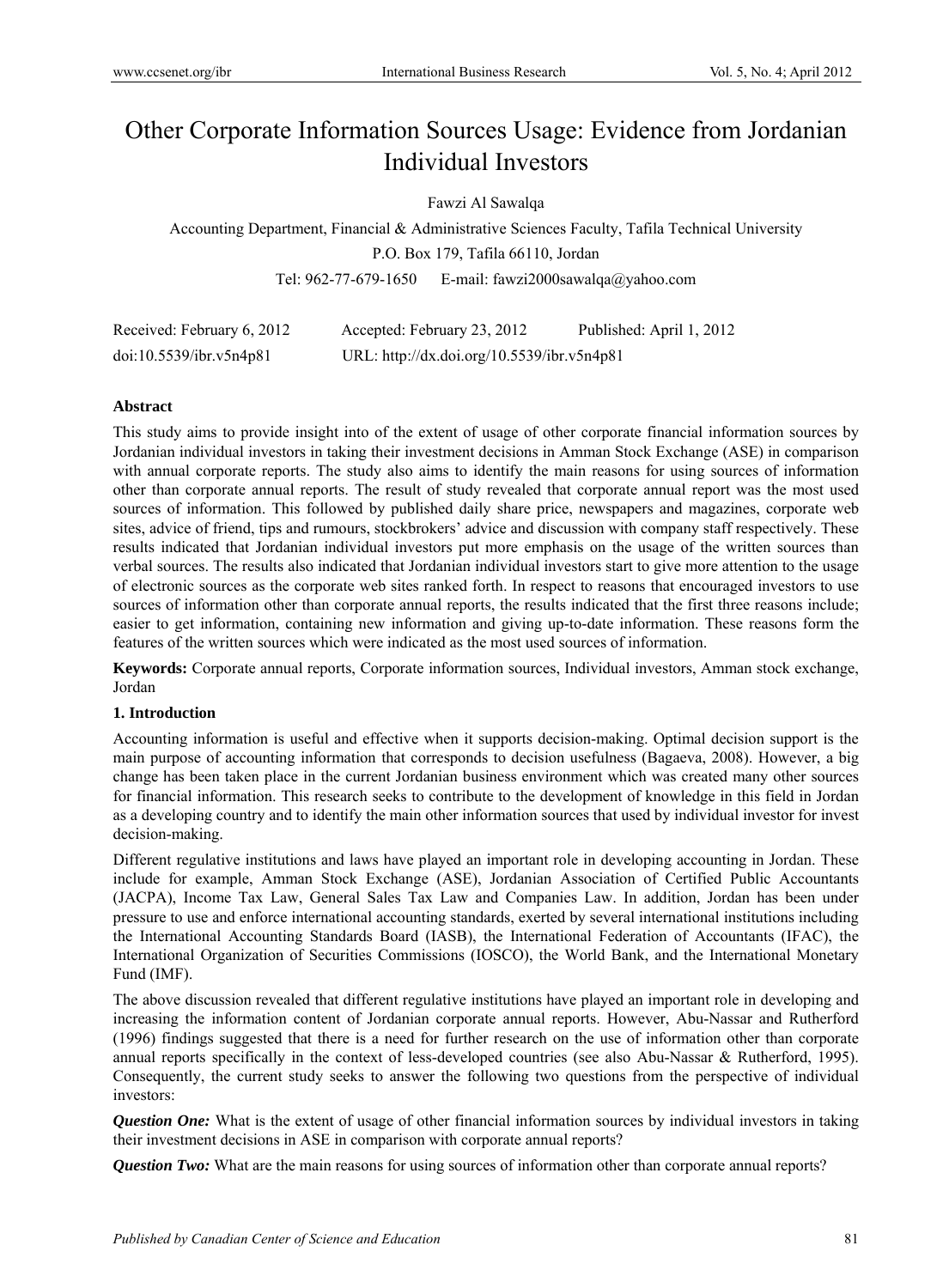The reminder of the paper is organised as follows. Section two presents the relevant literature in the subject. Section three describes the data collection process. Section four reports the finding of the study. Section five concludes the study.

#### **2. Previous Literature**

The frequency and timing of financial reporting vary from one country to another (Alford, Jones, Leftwich & Zmijewski, 1993). In terms of the extent of usage of various sources of corporate information, Baker and Haslem (1973) found that individual investors in USA depended mainly on stockbroker's advice as the main source of information to take their investment decision. Scott and Smith (1992) findings indicated that newspapers, trade journals, other financial reports, advisory services and direct contact with company officials are the most used sources of information in taking investment decisions. In UK, Bartlett and Chandler (1997) asked respondents to indicate which other sources of information they read thoroughly or briefly. The findings of the study indicated that financial press reports were the most widely read. This followed by full corporate annual reports, interim financial statements, summary annual financial statements, preliminary announcements, stockbrokers' reports, Teletext or other TV media and DataStream or other computer software respectively. In Saudi Arabia, Al-Abdulqader, Hannah and Power (2007) listed ten sources of information available to Saudi investors and showed that respondents frequently use company quarterly reports as their main source of information. Newspapers and company annual reports come second and third respectively. These followed by financial statements, banks, Saud Arabia Monetary Agency (SAMA), statistical and information services, advice from friends, tips and rumours and discussion with company staff respectively. In USA, Loibl and Hira (2009) asked respondents to rank the frequency of their use of information sources including five internet-based sources (general internet search; internet trading; market watch websites; investment analysis or management software; and email investment newsletters); three mass media sources (newspapers, magazines, newsletters, or books; TV programs; and radio programs); four interpersonal sources (friends or colleagues; classes or workshops; investment clubs; and financial advisors); and one workplace-based source. Based on study findings, it is reasonable to assume that an information search on financial markets can only to some limited extent become automatic. In this regard, Abdelsalam and Street (2007) argued that companies in England and Europe should voluntarily focus on improving the timeliness of corporate internet reporting.

Investors believed that corporate annual reports are generally correct and complete but criticized them as being too promotional and biased to be completely objective. In addition, despite the fact that almost half of American investors hold the bachelor's degree or higher, annual reports are considered by many users to be difficult to understand (Scott & Smith, 1992). Abu-Nassar and Rutherford (1996) also found that Jordanian users faced difficulties in understanding the various accounting polices reported at annual reports (Courtis, 2004). Furthermore, Jordanian users indicated that the most important reasons given for using alternative sources of information were that the information they provided was more up to date and that the other sources gave information not found in annual reports. Mirshekary and Saudagaran (2005) indicated that annual reports were deficient in providing the necessary information due to a lack of adequate detail and a delay in publishing. However, Mirshekary and Saudagaran (2005) asked the respondents to rank seven potential problems in using annual reports. The results indicated that a high proportion of responses (52.7 %) showed concern at the delay in the availability of published annual reports both overall and within five user-groups. Separate Kruskal-Wallis tests were carried out for each of the seven problems. The results show statistically significant differences among user-groups regarding their opinions about the lack of a comprehensive accounting system, lack of access to annual reports, lack of professional accountants, and lack of published accounting standards. But there is no statistically significant difference in users' opinions about the remaining three problems. Therefore, it can be concluded that all user groups believed that delays in publishing annual reports, lack of trust in information, and a lack of adequate information were areas of concern. According to Al-Attar and Al-Khater (2007), the first three most important reasons given for using sources other than corporate annual reports were that they provide new information, more useful and easy to get information. Preparation of them by neutral party and the relevancy of their information were the least important reasons respectively. Thus, investors try to obtain information from different sources such as stock exchange reports, newspapers, government agencies, friends, stockbrokers, managers, trade journals and others (Mirshekary & Saudagaran, 2005; Baker & Haslem, 1973; Al-Ajmi, 2009; Al-Razeen & Karbhari, 2004a, 2004b). This is because measurement of accounting information is not an easy task and depends on many internal and external factors (Bagaeva, 2008).

The above mentioned studies reviled mixed results. Furthermore, the previous studies used a limited number of other financial information sources and they put less emphasis on the role of electronic sources in providing the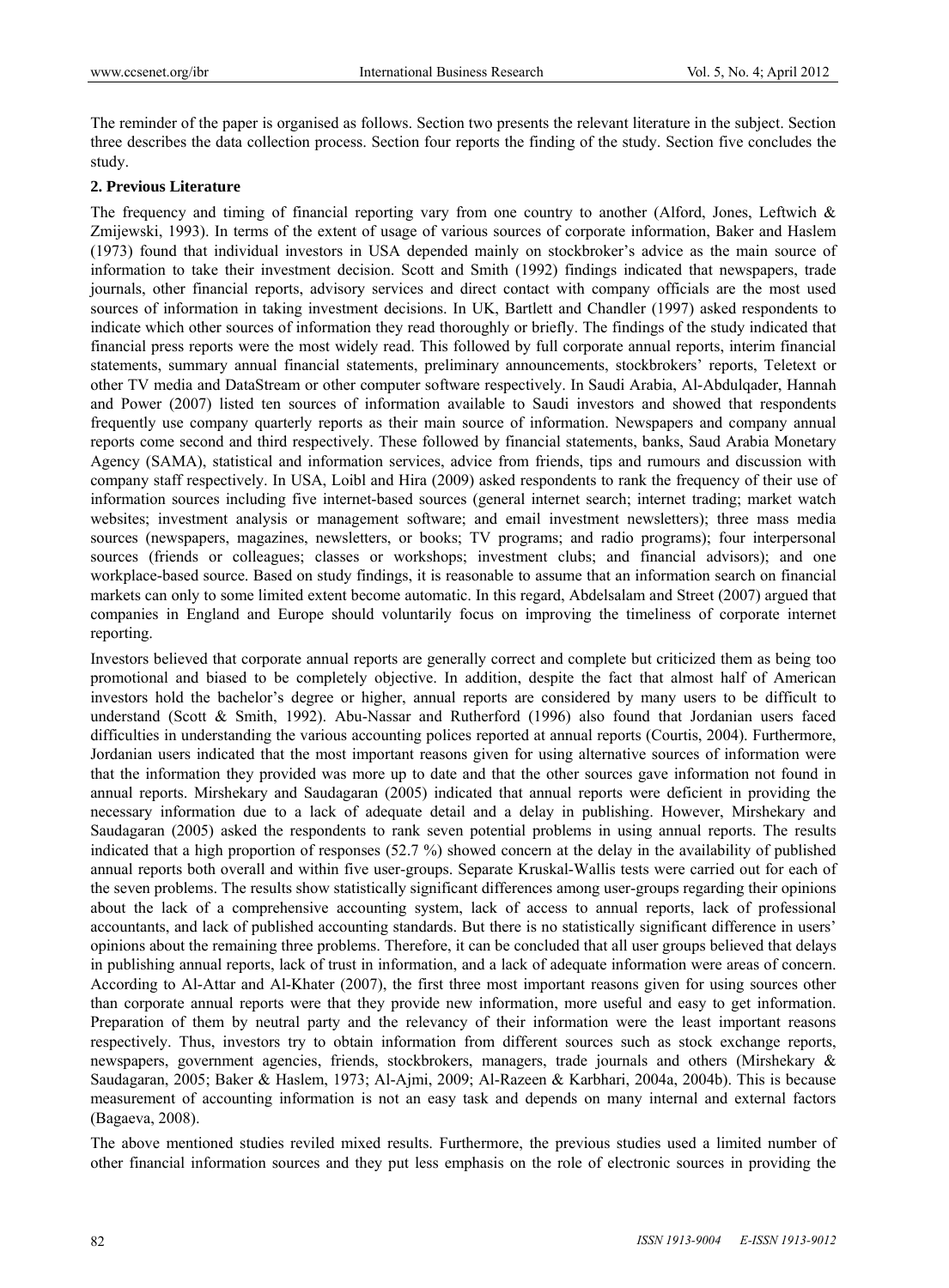individual investors with the necessary information to take their optimal investment decision. This study incorporated a broad range of information sources to assess their extent of usage by individual investors in ASE.

#### **3. Sample Selection and Data Collection**

The current study aims to assess the extent of usage of other corporate financial information in comparison with the traditional source namely; corporate annual reports by individual investors in ASE. The study also aims to identify the main reasons that encourage the individual investors to use other financial sources. To achieve these objectives, a well designed questionnaire was sent to 160 respondents. A total of 103 questionnaires were collected including 94 usable questionnaires. This yielded a response rate of 58.8 %. This paper is one of many papers aimed to investigate the different sources of corporate financial information depending on the same questionnaire that filled by Jordanian investors in ASE in the beginning of 2012. However, Table 1 shows the demographic characteristics of the individual investors. Of these, Table 1 shows that 55.3 % of the investors were aged above 50 years and about 56.4 % of them had a bachelor degree or higher. These, however, are good indicators that the sample of this study is relevant and can give a reliable data. In addition, Table 1 shows the investment characteristics of Jordanian individual investors. The table shows that about 43.6 % of the investors own 10 000 shares or more in different sectors. This also gives a good indicator about the diversity of investment portfolio for Jordanian individual investors.

Insert Table 1 Here

#### **4. Results and Discussion**

#### *4.1 Extent of Usage of Other Financial Information Sources*

The first research objective attempts to determine the extent of usage of a set of other corporate information sources among Jordanian individual investors. These sources include stockholders' advice, published daily share price, discussion with company staff, newspaper and magazine, advice of friends, tips and rumours and corporate web sites. The investigation is mainly conducted in comparison with corporate annual reports. Table 2 shows the usage frequency in terms of the relative weight placed on each of the information source, as well as the mean and standard deviation for each source. The results presented in the table showed that corporate annual report was ranked as "used to a great extent" or "used to a very great extent" by about 54.3 % of the Jordanian individual investors with a means of 3.52. Thus, the corporate annual report was the most used sources of information by Jordanian individual investors. In respect to the other information sources, the published daily share price was ranked second as it ranked as "used to a great extent" or "used to a very great extent" by about 53.2 % with a mean of 3.33. This, however, is expected as most of Jordanian individual investors used to attending the trading room of shares in ASE using special monitors including the daily share prices. Newspapers and magazines were ranked third. This result is almost consistent with that of Al-Abdulqader et al. (2007) who found that Saudi investors were ranked newspapers as the second in terms of their extent of usage (see also Scott & Smith, 1992). Corporate web sites were ranked fourth with a mean of 3.02. This result is a positive indicator about the trend for the future usage of electronic sources by Jordanian individual investors. This result, however, contradicts the argument of Loibl and Hira (2009) which assumes that an information source on financial markets can only to some limited extent become automatic. This followed by advice of friend, tips and rumours, stockbrokers' advice and discussion with company staff respectively. This result indicated that Jordanian individual investors put more emphasis on the usage of written financial information sources and avoid the usage of verbal sources such as stockbrokers' advice and discussion with company staff.

#### Insert Table 2 Here

#### *4.2 Reasons of Usage Other Corporate Information Sources*

The second research objective attempts to identify the main reasons that encourage the individual investors to use other corporate financial information sources other than corporate annual reports. To recall from the previous analysis, individual investors use other information sources such as published daily share price, newspapers and magazines and corporate web site to a considerable extent. Thus, six expected reasons were suggested for such usage and individual investors were asked to indicate the importance of each. These reasons were adapted from previous studies in the field (Abu-Nassar & Rutherford, 1996; Al-Attar & Al-Khater, 2007).

Table 3 shows that the most important reason for using alternative information sources was that they easier to get information as they ranked as "important to a great extent" or "important to a very great extent" by about 54.3 % with a mean of 3.41. The second and third important reasons were that they contain new information and that they give up-to-date information respectively. This result is consistent with that of Mirshekary and Saudagaran (2005) which indicated that annual reports were deficient in providing the necessary information due to a lack of adequate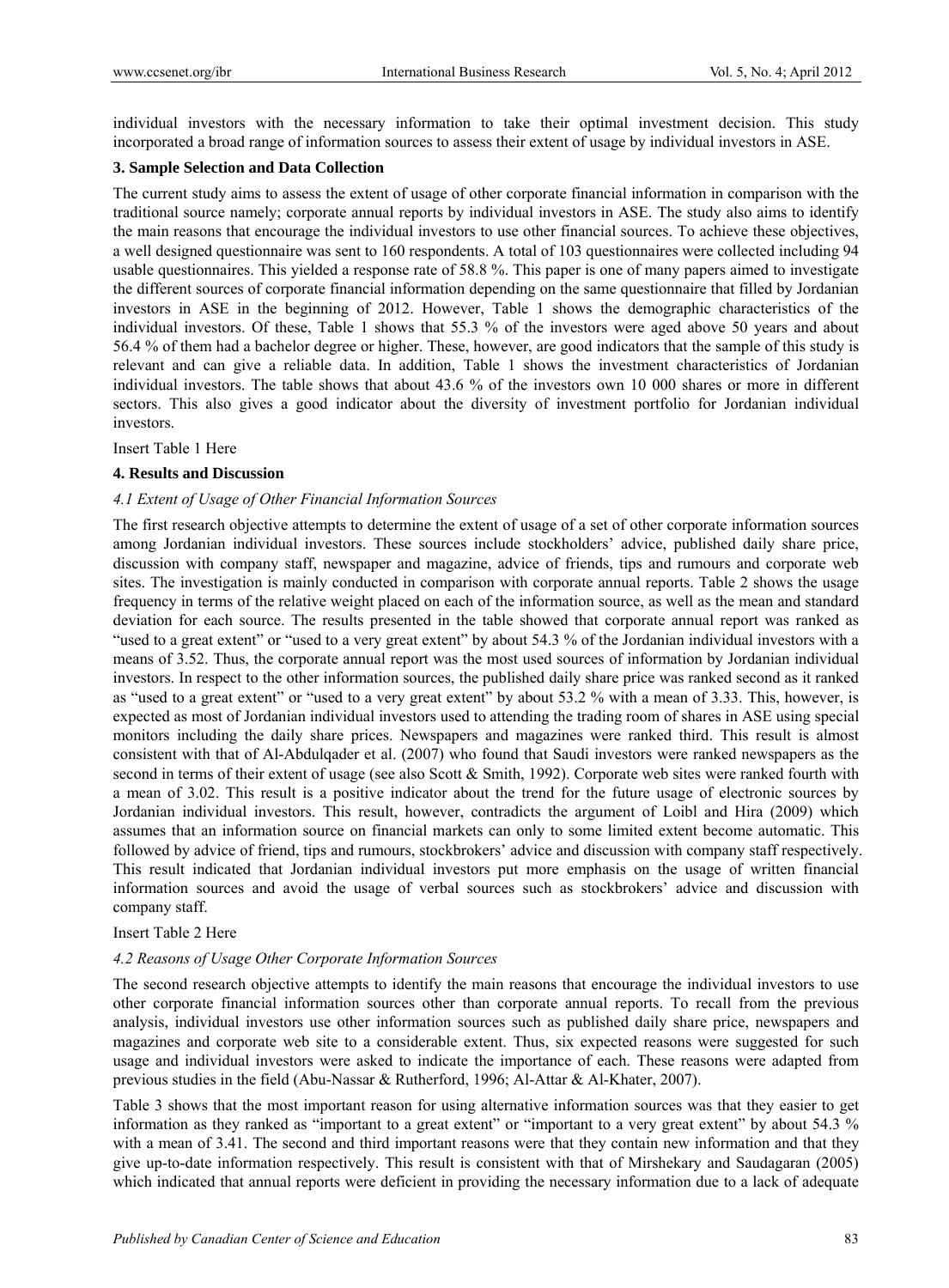detail and a delay in publishing. To this point, these results supported the previous result which indicated that Jordanian individual investors put more emphasis on the usage of written sources more than verbal sources. This is because written sources are easier to get information and contain new and up-to-date information than verbal one. This argument is almost similar to that of Al-Attar and Al-Khater (2007) which argued that these types of results give a good indicator about the reliability of the collected data. The fourth important reason for using alternative information sources other than corporate annual reports is that they are more understandable with a mean of 3.16. This reason as it comes at the bottom of the list means that Jordanian individual investors not face any problems in understanding the corporate annual reports contents. This result almost consistent with that of Abu-Nassar and Rutherford (1996) and contradicts that of Scott and Smith (1992). This result also supported the demographic characteristics of respondents which indicated that Jordanian investors were well-educated as 56.3 % of them had a bachelor degree or higher (Scott & Smith, 1992). Two reasons namely; they are more useful and they contain more relevant information were ranked the least important with a mean of 3.14 for each of them. Supplementary analysis has also been conducted using One Sample T-test (Table 4). The result of One sample T-test indicated that the t-value for each of the six reasons that encouraged investors to use other sources of information is significant  $(p=0.000)$ .

Insert Table 3 Here

Insert Table 4 Here

#### **5. Summary and Conclusion**

This study was designed to provide insight into of the extent of usage of other corporate financial information sources by Jordanian individual investors in taking their investment decisions in the ordinary shares of publicly quoted companies listed at the ASE in comparison with corporate annual reports. Furthermore, the study aims to identify the main reasons for using sources of information other than corporate annual reports. The result of study indicated that corporate annual reports were the most used sources of information by Jordanian individual investors. This followed by published daily share price, newspapers and magazines, corporate web sites, advice of friend, tips and rumours, stockbrokers' advice and discussion with company staff respectively. These results indicated that Jordanian individual investors give more weight to the usage of the written corporate information sources rather than verbal sources. This is clear as the verbal sources were ranked at the bottom of the list. The results also indicated that Jordanian individual investors start to give more attention to the usage of electronic sources as the corporate web sites ranked forth. In respect to reasons that encouraged investors to use sources of information other than corporate annual reports. The results of study indicated that the first three reasons include; easier to get information, containing new information and giving up-to-date information. These reasons form the features of the written sources which were indicated as the most used sources of information. This, however, indicates a consistency in the response of individual investors which support the reliability of the study as a whole. The last three reasons include; more understandable, more useful and more relevant information. These three reasons not contributed significantly in using other sources of information. This, however, is a good indicator about the ability of individual investors in analysing and understanding any sophisticated information. However, results from One Sample T-test indicated that all the listed six reasons were significant. This, however, means that these reasons -as a whole- contributed significantly toward using sources of information other than corporate annual reports.

Like any research study, the results have to be considered in light of some limitations. The current study adopted a cross-sectional design, which was conducted at one point in time and did not show the use of different sources of information over time. In addition, the study used a primarily quantitative approach as the main research methodology. The study also directed this study to the individual investors only, while many other groups are active in ASE.

Despite these limitations, this research provided useful insights on the state of different sources of corporate information sources in Jordan. The limitations of this study create many possibilities for future research. Thus, future research should be conducted using qualitative approach and investigated many other issues related to the usage, limitations, importance and contents of different corporate information sources in Jordan and other developing countries. Finally, future project could use larger sample, additional groups and more powerful statistical analytical methods to investigate different issues of financial reporting in Jordan and other developing countries.

#### **References**

Abdelsalam, O., & Street, D. (2007). Corporate governance and the timeliness of corporate internet reporting by U.K. listed companies. *Journal of International Accounting, Auditing and Taxation, 16*, 111-130. http://dx.doi.org/10.1016/j.intaccaudtax.2007.06.001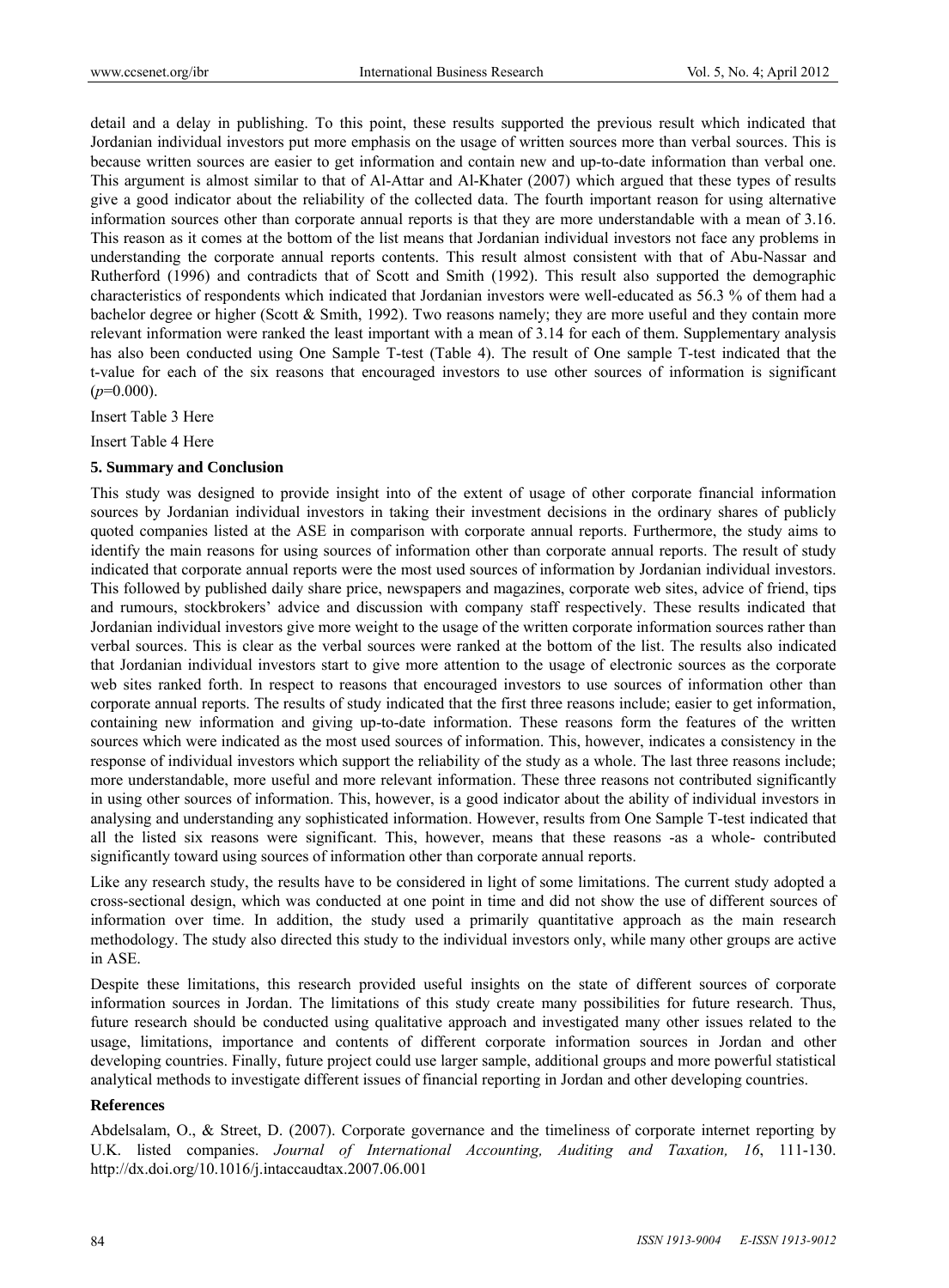Abu-Nassar, M., & Rutherford, B. A. (1995). Preparers' attitudes to financial reporting in less developed countries with moderately sophisticated capital markets: the case of Jordan. *The International Journal of Accounting, 30*, 129-38.

Abu-Nassar, M., & Rutherford, B. A. (1996). External users of financial reports in less developed countries: the case of Jordan. *British Accounting Review*, *28*, 73-87. http://dx.doi.org/10.1006/bare.1996.0004

Al-Abdulqader, K. A., Hannah, G., & Power, D. M. (2007). The appraisal of ordinary shares by Saudi investors. *Research in International Business and Finance*, *21*, 69-86. http://dx.doi.org/10.1016/j.ribaf.2005.08.004

Al-Ajmi, J. (2009). Investors' use of corporate reports in Bahrain. *Managerial Auditing Journal*, *24*(3), 266-28. http://dx.doi.org/10.1108/02686900910941140

Al-Attar, J. M., & Al-Khater, K. (2007). An empirical investigation of users' views on corporate annual reports in Qatar. *International Journal of Commerce & Management*, *17*(4), 312-325. http://dx.doi.org/10.1108/10569210710844381

Alford, A., Jones, J., Leftwich, R., & Zmijewski, M. (1993). The relative informativeness of accounting disclosures in different countries. *Studies on International Accounting, 31,* 183-223. http://dx.doi.org/10.2307/2491170

Al-Razeen, A., & Karbhari, Y. (2004a). Users' perceptions of corporate information in Saudi-Arabia: An empirical analysis'. *International Journal of Commerce and Management*, *14*(3/4) 41-57. http://dx.doi.org/10.1108/10569210480000183

Al-Razeen, A., & Karbhari, Y. (2004b). Annual corporate information: importance and use in Saudi Arabia. *Managerial Auditing Journal*, *19*(1), 117-33. http://dx.doi.org/10.1108/02686900410509910

Al-Razeen, A., & Karbhari, Y. (2007). An empirical investigation into the importance, use, and technicality of Saudi annual corporate information. *Advances in International Accounting*, *30*, 55-74. http://dx.doi.org/10.1016/S08973660(07)20003-0

Bagaeva, A. (2008). An examination of the effect of international investors on accounting information quality in Russia. *Advances in Accounting, 24*(2), 157-161. http://dx.doi.org/10.1016/j.adiac.2008.08.001

Baker, H. K., & Haslem, J. A. (1973). Information needs of individual investors. *Journal of Accountancy*, *136*(5), 64-69.

Bartlett, S., & Chandler, R. (1997). The corporate report and the private shareholder: Lee and Tweedie twenty years on. *British Accounting Review*, *29*(3), 245-261. http://dx.doi.org/10.1006/bare.1996.0044

Courtis, J. (2004). Corporate report obfuscation: artefact or phenomenon?. *The British Accounting Review, 36*, 291-312. http://dx.doi.org/10.1016/j.bar.2004.03.005

Loibl, C., & Hira, T. K. (2009). Investor information search. *Journal of Economic Psychology, 30*, 24-41. http://dx.doi.org/10.1016/j.joep.2008.07.009

Mirshekary, S., & Saudagaran, S. M. (2005). Perceptions and characteristics of financial statement users in developing countries: evidence from Iran. *Journal of International Accounting, Auditing & Taxation*, *14*, 33-54. http://dx.doi.org/10.1016/j.intaccaudtax.2005.01.001

Scott, R. N., & Smith, C. (1992). Corporate Annual Reports and the Information Needs of Individual Investors*. Journal of Business & Finance Librarianship*, *1*(3), 3-18. http://dx.doi.org/10.1300/J109v01n03\_02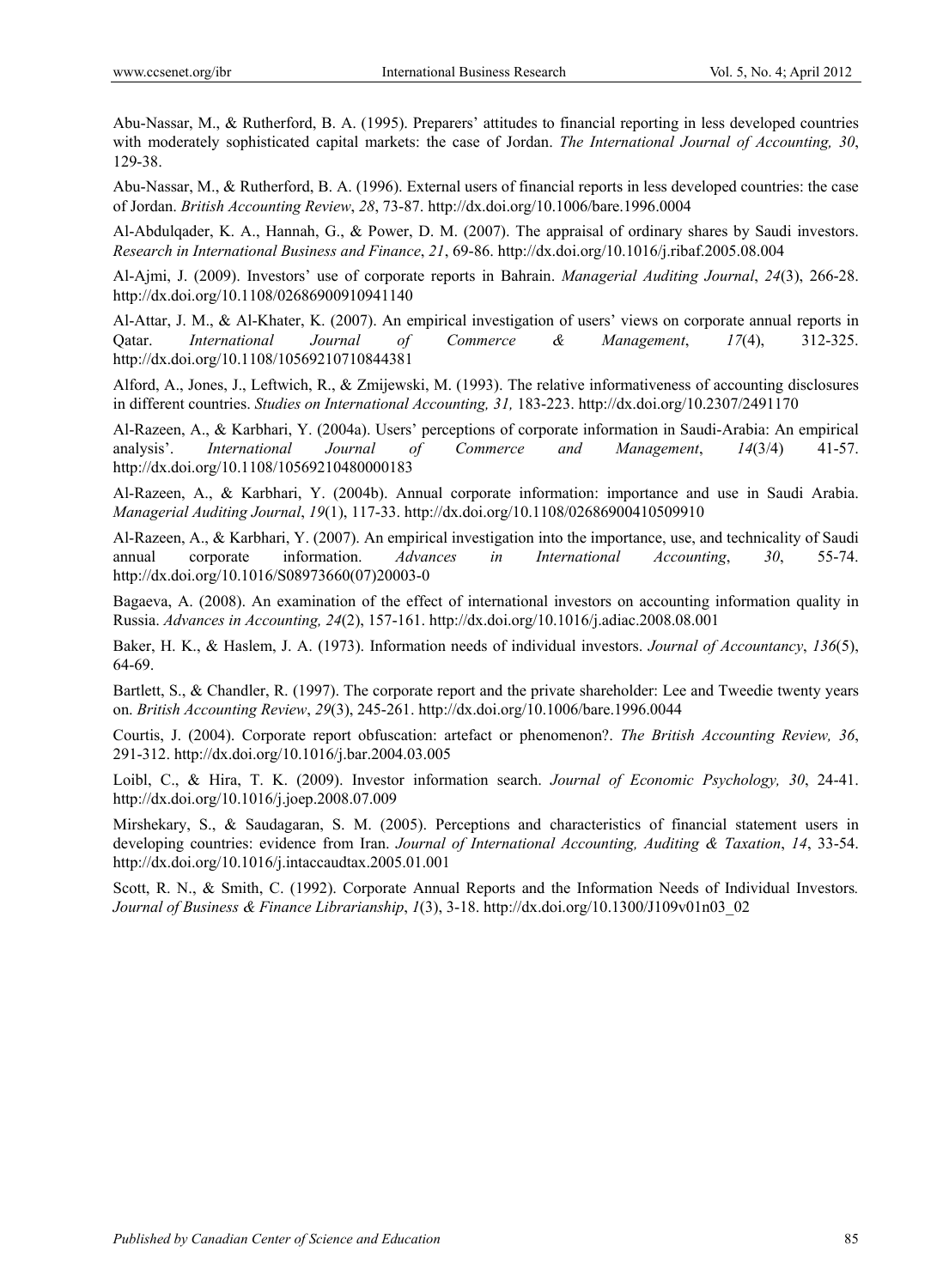## Table 1. Background Information of Participants

| Respondent                     | <b>Investors Number</b> | Investors Rate (%) |
|--------------------------------|-------------------------|--------------------|
| Gender                         |                         |                    |
| Male                           | $\bf 88$                | 93.6               |
| Female                         | 6                       | 6.4                |
| Total                          | 94                      | 100                |
| Age group                      |                         |                    |
| Under 30                       | $\,8\,$                 | 8.5                |
| 30-40                          | 16                      | $17\,$             |
| $41 - 50$                      | 18                      | 19.1               |
| Over 50                        | 52                      | 55.3               |
| Total                          | 94                      | $100\,$            |
| <b>Education qualification</b> |                         |                    |
| PhD                            | $\mathbf{1}$            | $1.1\,$            |
| Master                         | 5                       | 5.3                |
| Bachelor                       | 47                      | 50                 |
| Diploma                        | 30                      | 31.9               |
| Others                         | $1\,1$                  | 11.7               |
| Total                          | 94                      | $100\,$            |
| Degree field                   |                         |                    |
| Accounting                     | 27                      | 28.7               |
| Business administration        | 15                      | 16                 |
| Economics                      | 9                       | 9.6                |
| Finance                        | 5                       | 5.3                |
| Others                         | 38                      | 40.4               |
| Total                          | 94                      | $100\,$            |
| <b>Shares</b> owned            |                         |                    |
| Fewer than 1000                | $\,8\,$                 | 8.5                |
| 1000 to 3999                   | 15                      | 16                 |
| 4000 to 7999                   | 15                      | $16\,$             |
| 8000 to 9999                   | 15                      | 16                 |
| 10000 or more                  | 41                      | 43.6               |
| Total                          | 94                      | 100                |
| Investors' sector of focus     |                         |                    |
| Banking                        | 31                      | 33                 |
| Insurance                      | 11                      | 11.7               |
| Manufacturing                  | 50                      | 53.2               |
| Trading                        | 35                      | 37.2               |
| Services                       | 73                      | 77.7               |
| Mining                         | 12                      | 12.8               |
| Others                         | $\sqrt{6}$              | 6                  |

### Table 2. Extent of Usage of Different Corporate Information Sources in Comparison with Corporate Annual Report

| Corporate information source  | Extent of usage |              |              |                  |      | S.D  |
|-------------------------------|-----------------|--------------|--------------|------------------|------|------|
|                               | $%$ rating 1    | $%$ rating 2 | $%$ rating 3 | $%$ rating 4 & 5 | Mean |      |
| Corporate annual reports      | 8.5             | 11.7         | 25.5         | 54.3             | 3.52 | 1.24 |
| Stockbrokers' advice          | 26.6            | 29.8         | 22.3         | 21.3             | 2.45 | 1.21 |
| Published daily share price   | 10.6            | 14.9         | 21.3         | 53.2             | 3.33 | 1.22 |
| Discussion with company staff | 35.1            | 21.3         | 17.0         | 26.5             | 2.43 | 1.34 |
| Newspapers and magazines      | 12.8            | 23.4         | 23.4         | 40.4             | 3.05 | 1.26 |
| Advice of friends             | 10.6            | 30.9         | 25.5         | 33.0             | 2.85 | 1.09 |
| Tips and rumours              | 30.9            | 19.1         | 24.5         | 25.6             | 2.57 | 1.38 |
| Corporate web sites           | 20.2            | 18.1         | 17.0         | 44.7             | 3.02 | 1.39 |